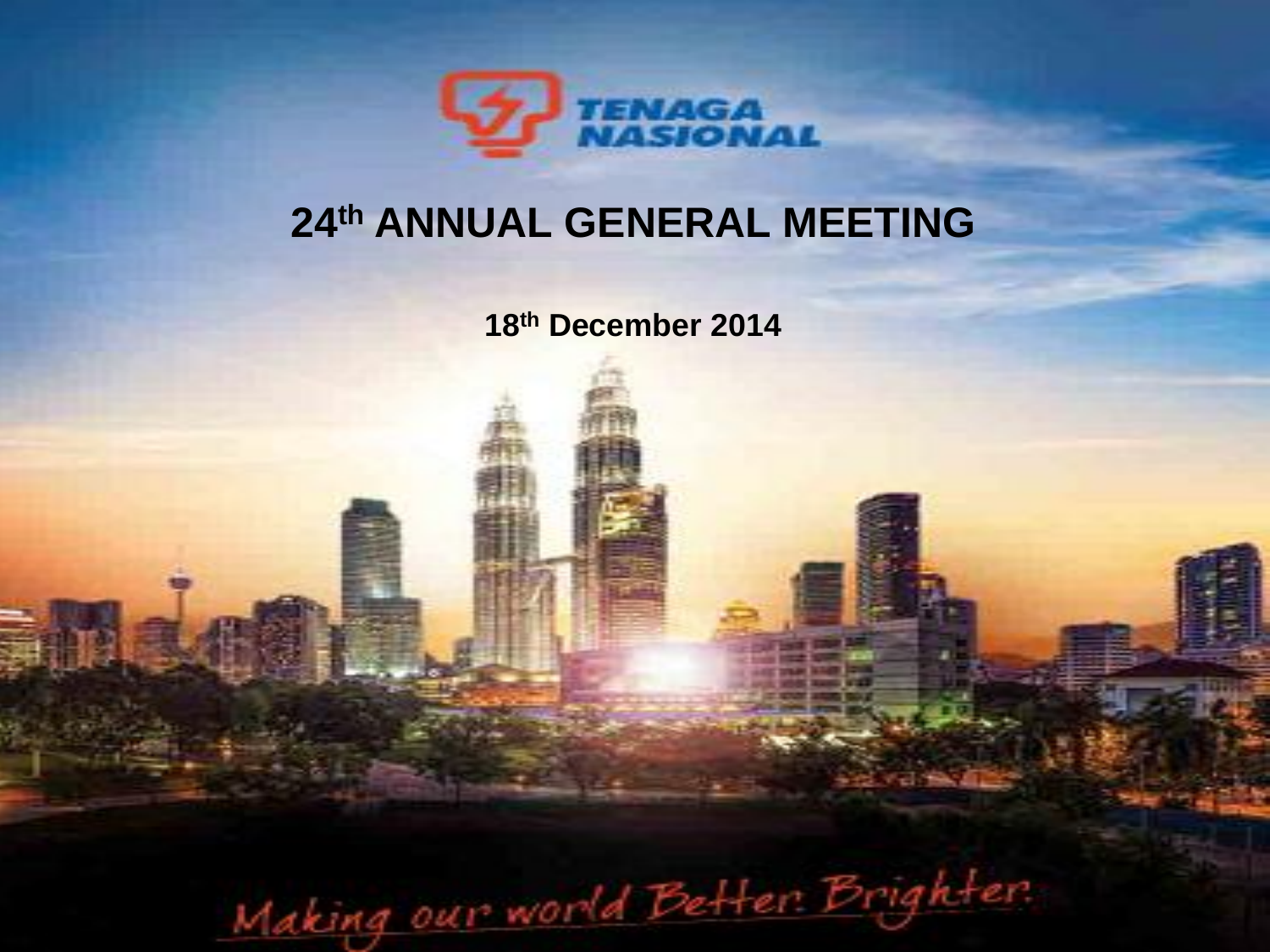# **QUESTIONS FROM SHAREHOLDERS**

### **1. MINORITY SHAREHOLDER WATCHDOG GROUP (MSWG)**



2 *24th ANNUAL GENERAL MEETING*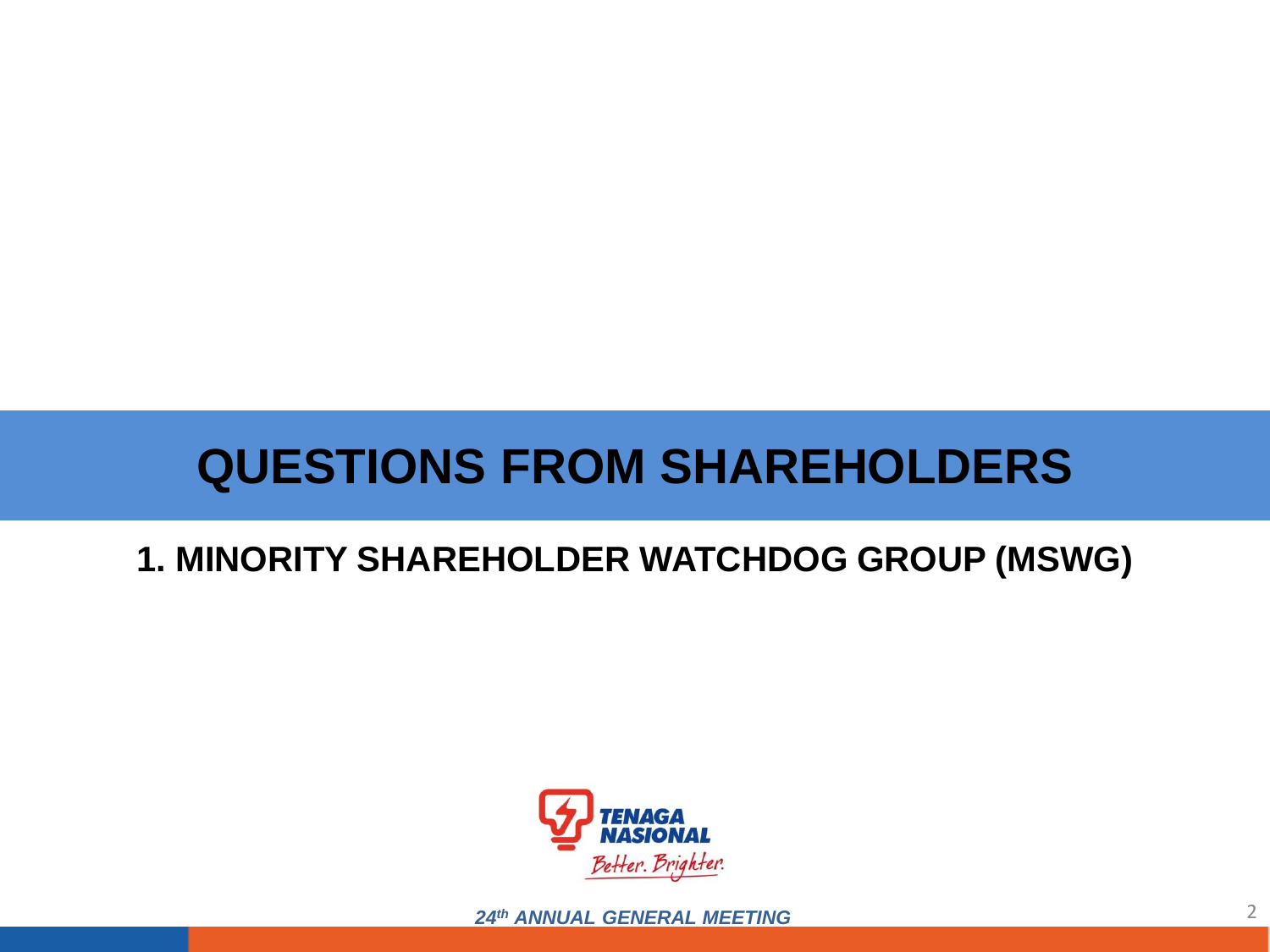## **FINANCIAL RELATED**



24th ANNUAL GENERAL MEETING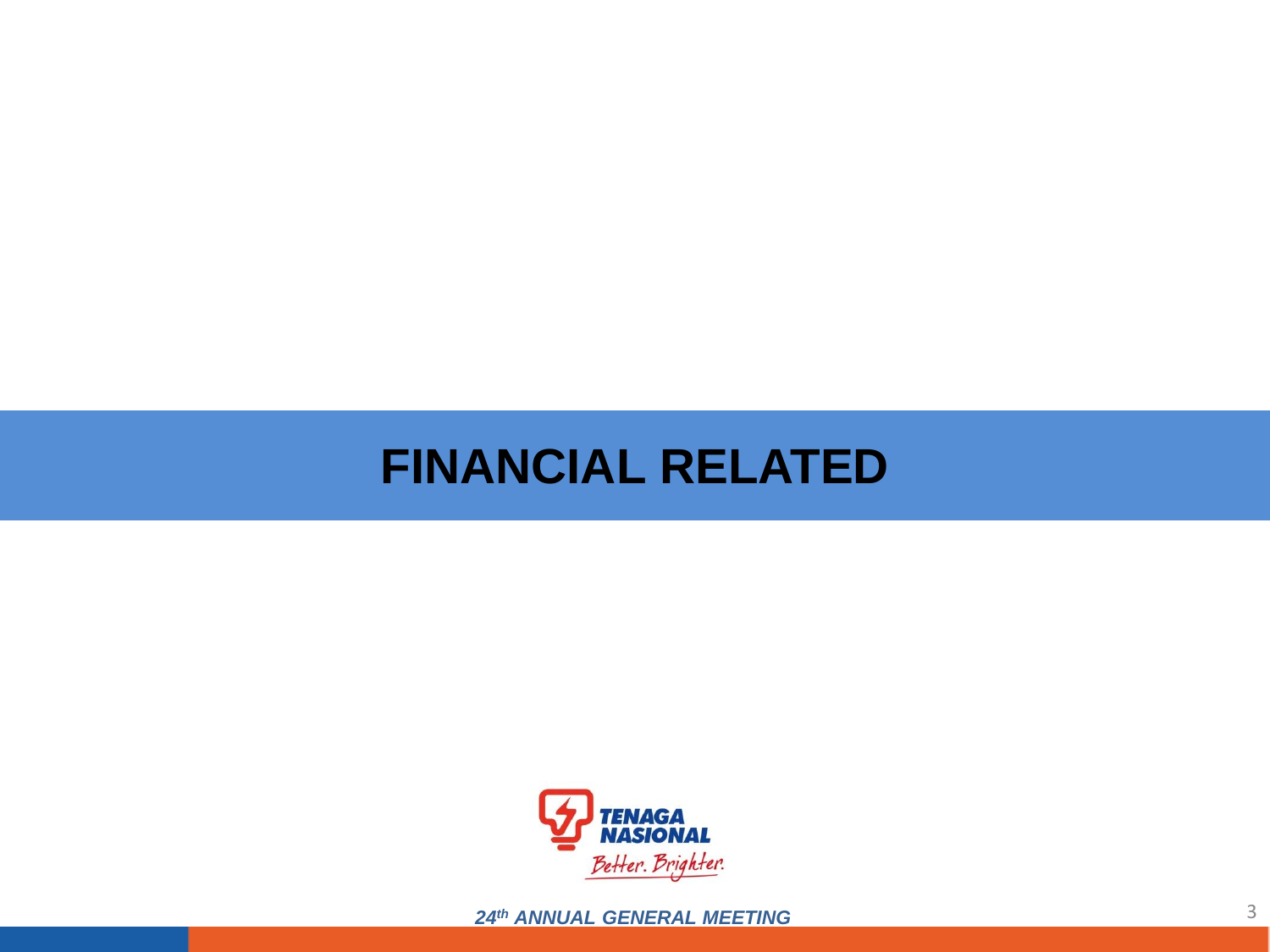



**Q1**

**The Company had increased its capex during FY2014 amounting to RM10,006.5 million up by 16.75% from the preceding FY2013. How was the funding mix and the impact on the Group's gearing ratio?**

Answer:

During FY2014, Tenaga invested RM10 billion in Capex. Approximately 50% of the total Capex were invested for system maintenance and improvement to ensure system efficiency, security and reliability. This was financed through internally generated fund.

The balance of the Capex was mainly for generation projects; which were financed through project finance, normally based on 80:20 debt-equity ratio. However, this financing had minimal impact to the Group's gearing level.

As at 31<sup>st</sup> August 2014 the gearing ratio stood at 36.9% as compared to 37.6% recorded during 31<sup>st</sup> August 2013.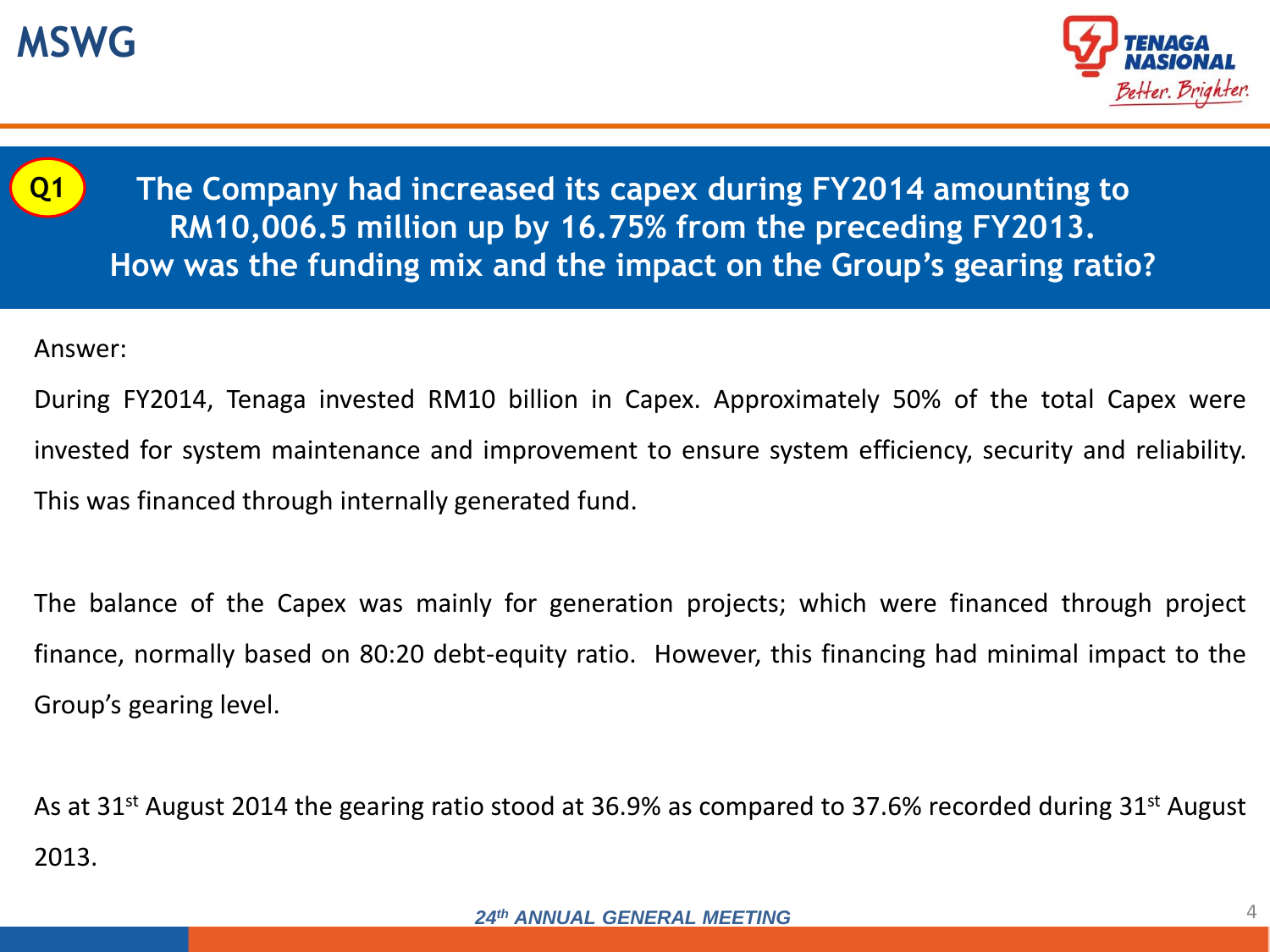





**Could the Board indicate what would be the prospective Return on Assets (ROA) to be generated from this additional investment in FY2015?**

*…continued*

Answer:

Tenaga's generation projects will contribute future revenue and hence, will not have immediate impact to the Group's earnings.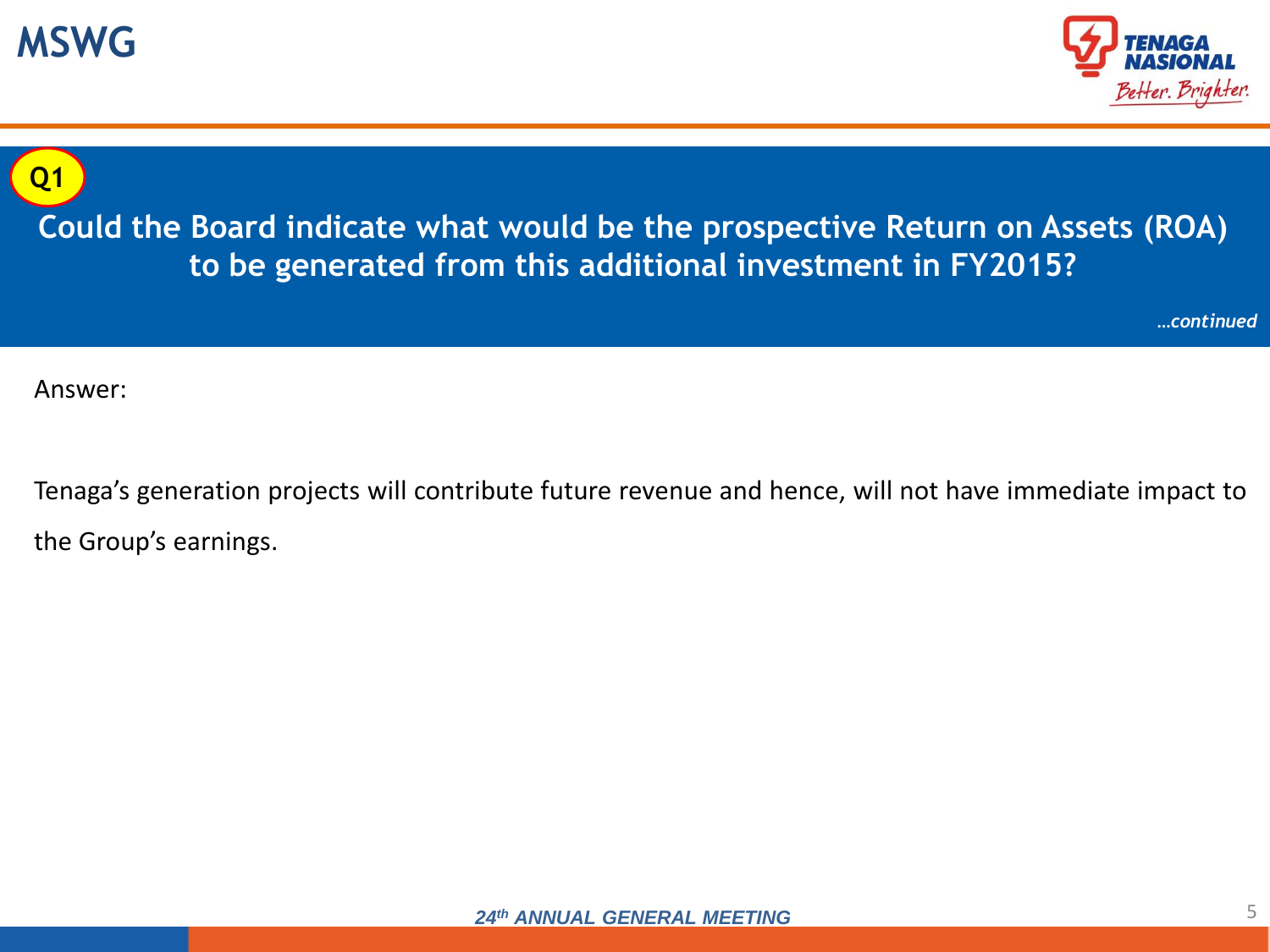

**Q2**

**We noted Tenaga's Currency Option Agreement involving its Japanese Yen Loan of JPY26.0 billion under Note 22. Please explain the Company's exposure to this loan in the light of the strengthening US Dollar and the vulnerability to Tenaga Nasional, if any, going forward?**

Answer:

The JPY26.0 billion (approximately equivalent to RM790mn) has two main components:

- **Principal repayment in JPY** The company is currently protected as TNB Capital Limited has entered into a USD/JPY Currency Option to hedge its exposure for the JPY principal repayment against USD/JPY fluctuation throughout the repayment period of the underlying loan, annually starting from 13th April 2015.
- **Interest of 4.06% p.a in USD** Based on our Hedging Policy, Tenaga has been hedging the interest via forward purchases to mitigate the forex loss.

Tenaga is continuously looking into effective Debt Liability Management to minimize its foreign currency exposure.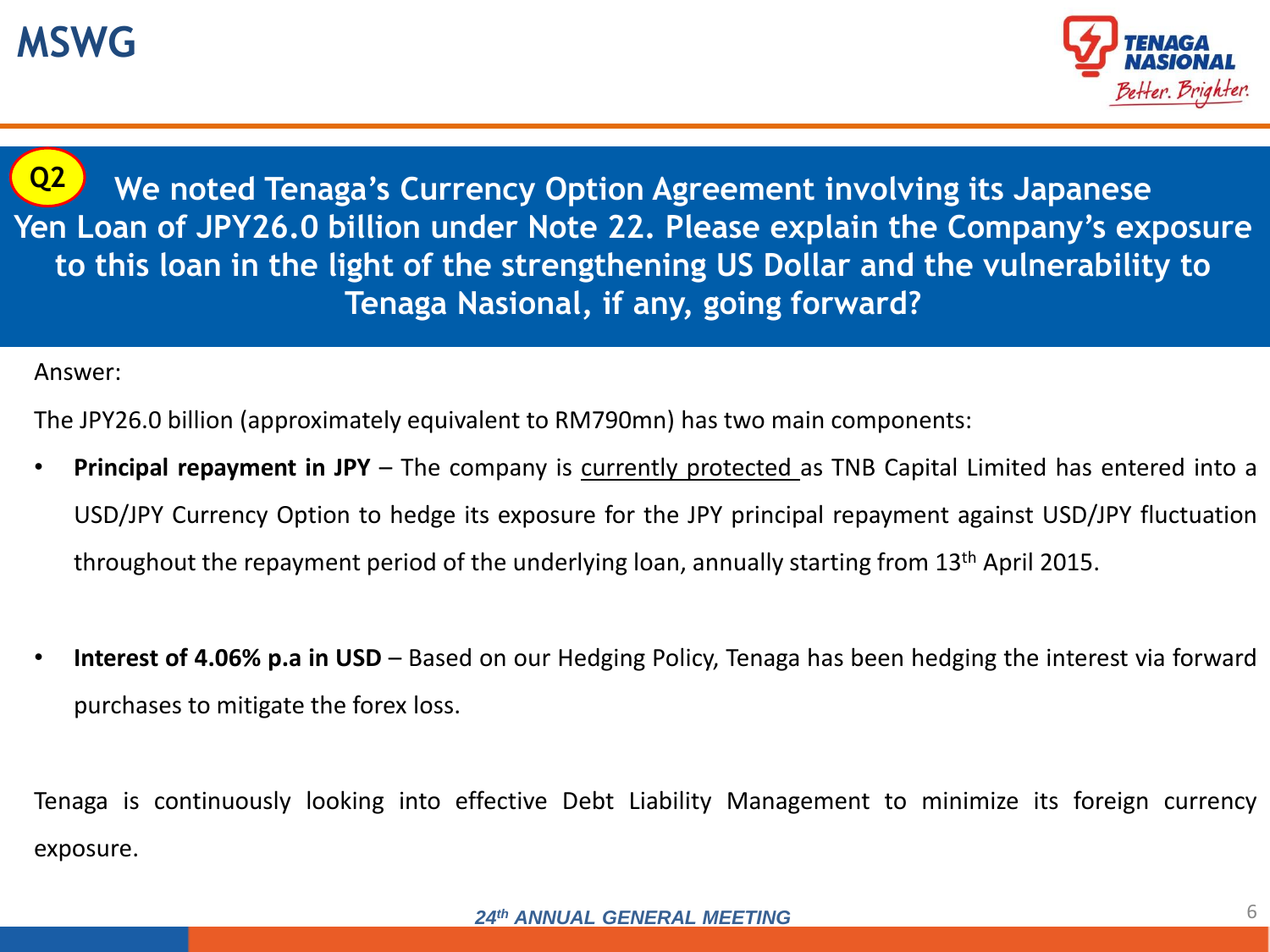## **OPERATIONAL RELATED**



24th ANNUAL GENERAL MEETING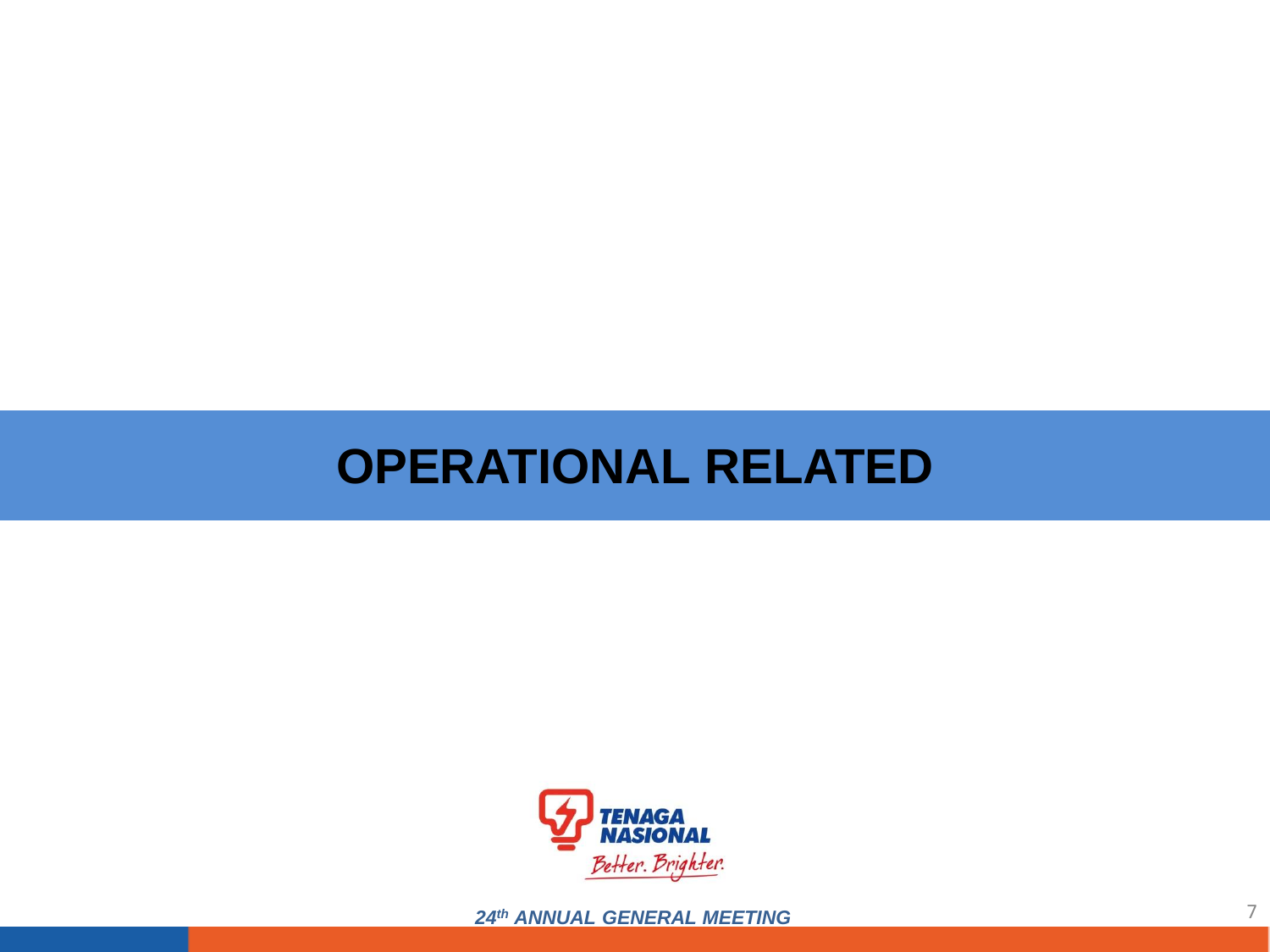### **MSWG**



**Q3**

**What is being done to improve the rotor and power failure incidents as well as tube leaks that occurred at the Tuanku Jaafar Power Station, Putrajaya Power Station and Stesen Janakuasa Sultan Azlan Shah and with the Company having an average Equivalent Unplanned Outage Factor (EUOF) of 7.1%.** 

Answer:

The Corrective and Preventive measures carried out were as follows:

| <b>Station</b>                                         | <b>Issue</b>                            | <b>Initiatives</b>                                                                                                                                    |
|--------------------------------------------------------|-----------------------------------------|-------------------------------------------------------------------------------------------------------------------------------------------------------|
| Tuanku Jaafar                                          | Rotor failure                           | Replacement of related equipment with better design.<br>$\mathbf{1}$ .<br>Enhancement of protection systems.<br>2.                                    |
| Putrajaya                                              | Hot gas leak from<br>combustion chamber | Inspection and confirmation of actual valve position, in the event<br>of any power losses and before gas turbine commission on fuel<br>oil operation. |
| Janamanjung<br>(Stesen Janakuasa Sultan<br>Azlan Shah) | Boiler tube leak                        | Improvement of boiler firing rate temperature monitoring.<br>1.<br>Upgraded design of boiler tube clips and attachments.<br>2.                        |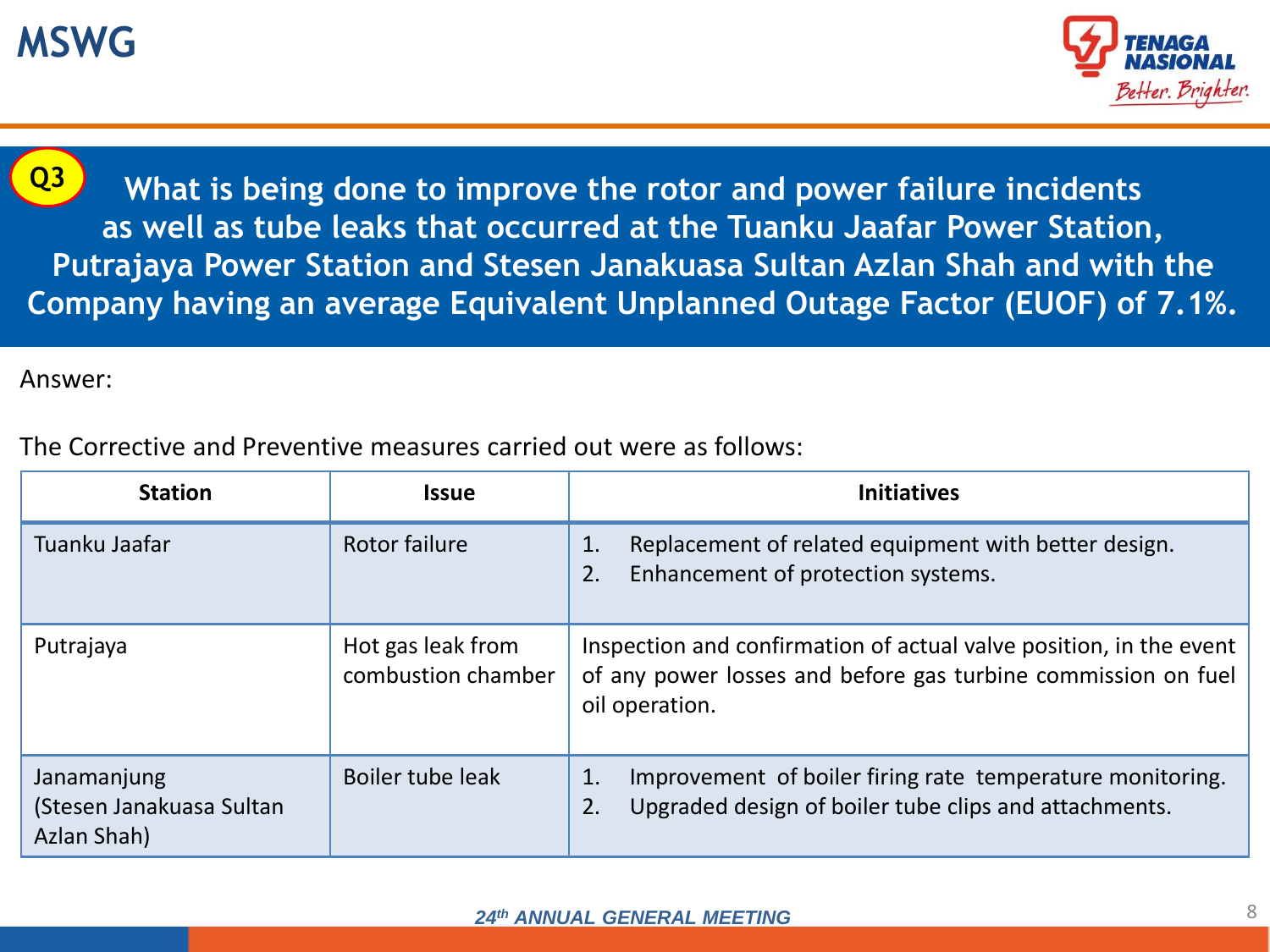



**What is being done to significantly reduce the EUOF in the near future and what is the KPI target?** *…continued*

Answer:

- The following are initiatives carried out to significantly reduce the EUOF:
	- Improvement of the maintenance policy through **implementation of Asset Management Plan (AMP).**
	- Signing of **long term part and service agreement** with Original Equipment Manufacturer (OEM) for better technical support.
	- **Enhancement of technical competency** of personnel through continuous competency and plant simulator training program.
	- **Installation of predictive monitoring system** (Intelligent Predictive Diagnostic System) to enable the users to detect early diagnosis of anomalies in order to prevent tripping.

9 *24th ANNUAL GENERAL MEETING* The EUOF target is set based on the Service Level Agreement (SLA) and Power Purchase Agreement (PPA) which is unique for each station.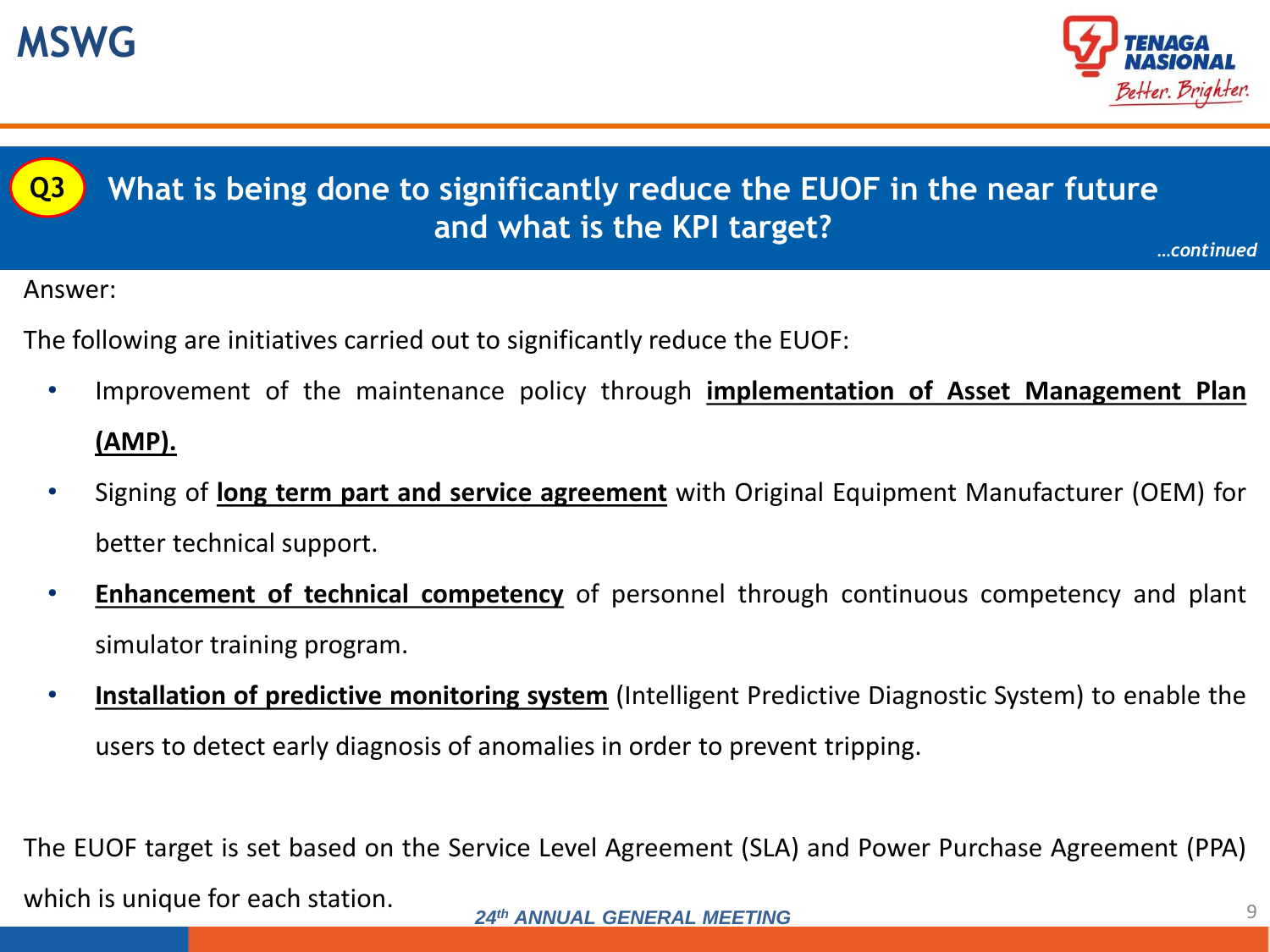

**Please brief shareholders on the Company's PERTALIAN project in Riau, Sumatera as well as its joint development of the Company's 35MW Hybrid Wind and Solar project in Jaffna, Sri Lanka and when would be the closure of the projects? Q4**

Answer:

#### **PERTALIAN project**

- On 15th October 2012 Tenaga has entered into a **Joint Development Agreement (JDA)** with:
	- 1. PT PLN, the Indonesian state owned utility company involved in generation, transmission and distribution of electricity; and
	- 2. PT Bukit Asam, a company primarily involved in coal mining and a holder of the Production Operation Mining Permit in Indonesia.
- The JDA is pertaining to the development of:
	- 1. Coal Fired Power Plant Project (800-1200MW),
	- 2. Coal Mine Mouth Project; and
	- 3. HVDC Interconnection Project (construction of an interconnection line from Telok Gong in Melaka to a site in Sumatera).
- 10 *24th ANNUAL GENERAL MEETING* • The feasibility studies and system study for the projects are currently ongoing and will be completed by mid 2015.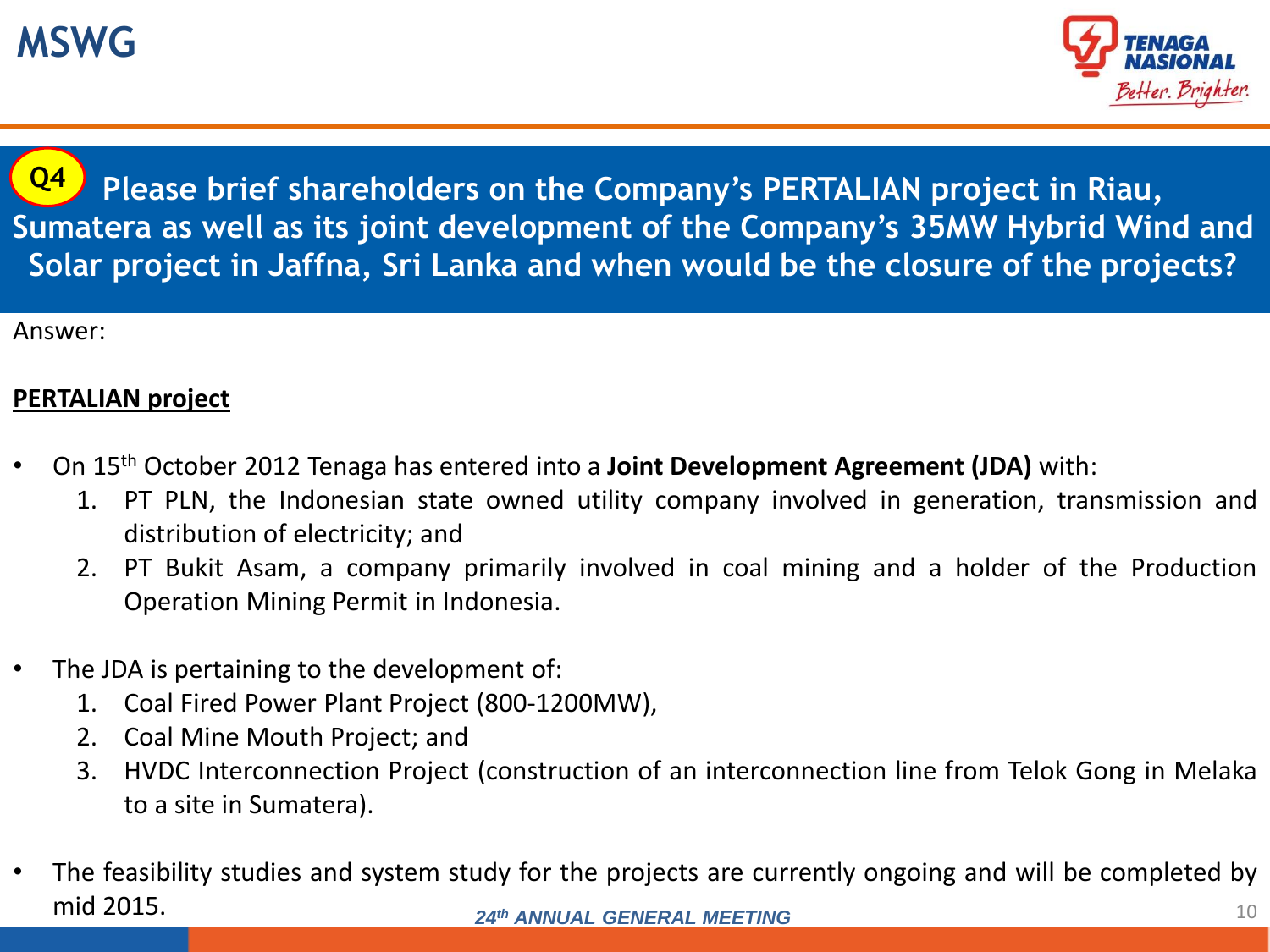

**Please brief shareholders on the Company's PERTALIAN project in Riau, Sumatera as well as its joint development of the Company's 35MW Hybrid Wind and Solar project in Jaffna, Sri Lanka and when would be the closure of the projects?** *…continued* **Q4**

Answer:

#### **Jaffna project**

- Tenaga has signed **Investment Agreements (IA)** with KLS Energy Sdn. Bhd., KLS Energy Lanka Sdn. Bhd. and KLS Energy Lanka (Pvt.) on 25th July 2014.
- The IA allows for the completion of TNB's due diligence exercise and the continuation of exclusive negotiations to finalise the terms and conditions of TNB's proposed investment in the Project.
- The investment decision is expected by early 2015.
- Tenaga's participation in this project will provide an opportunity to penetrate into RE market in Sri Lanka with sizeable market value and capacity.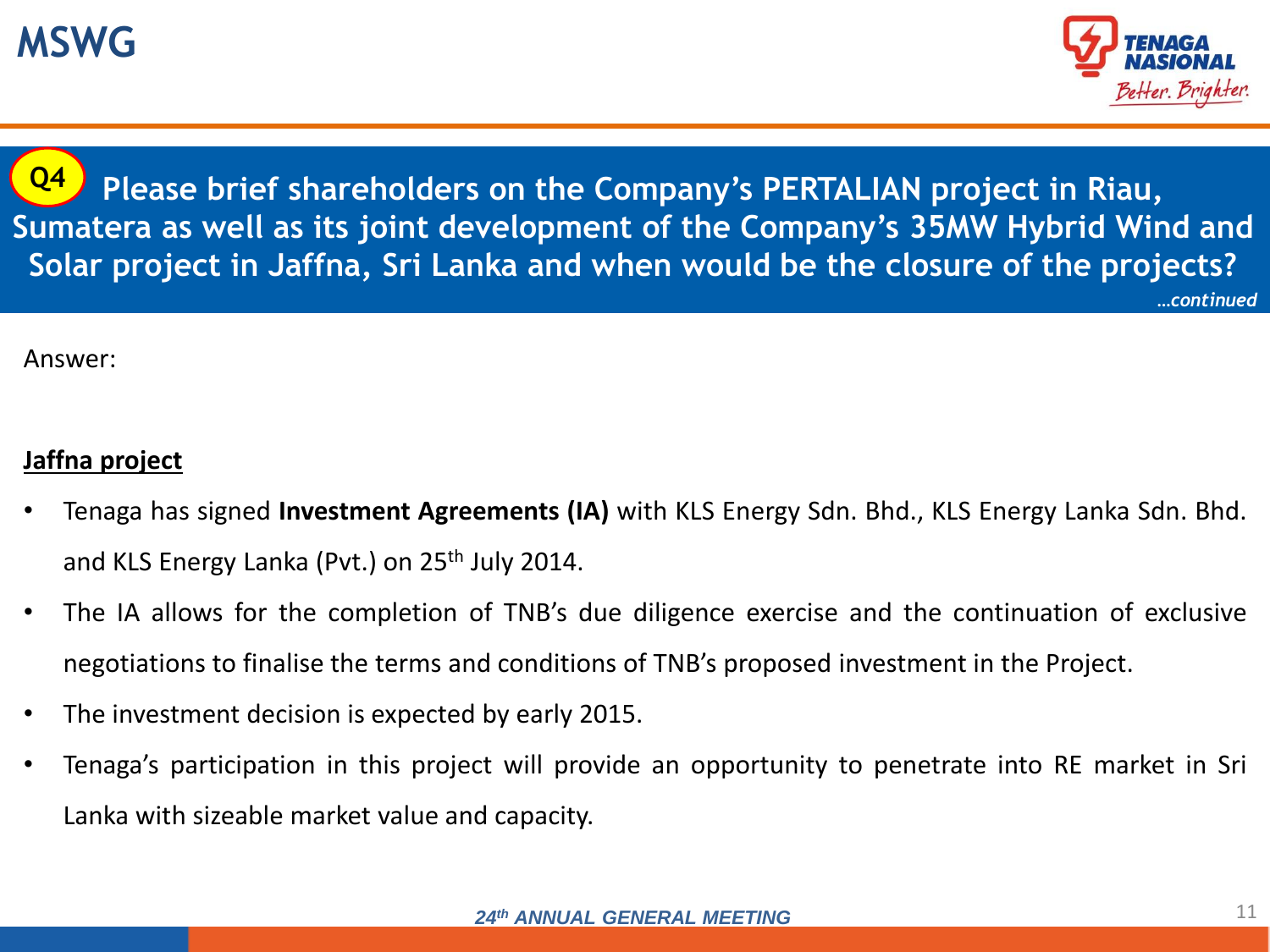





### **Please provide the projected revenue and the profit contributions from both projects?**

*…continued*

Answer:

Both Pertalian and Jaffna projects are still at preliminary stage and details are yet to be finalised.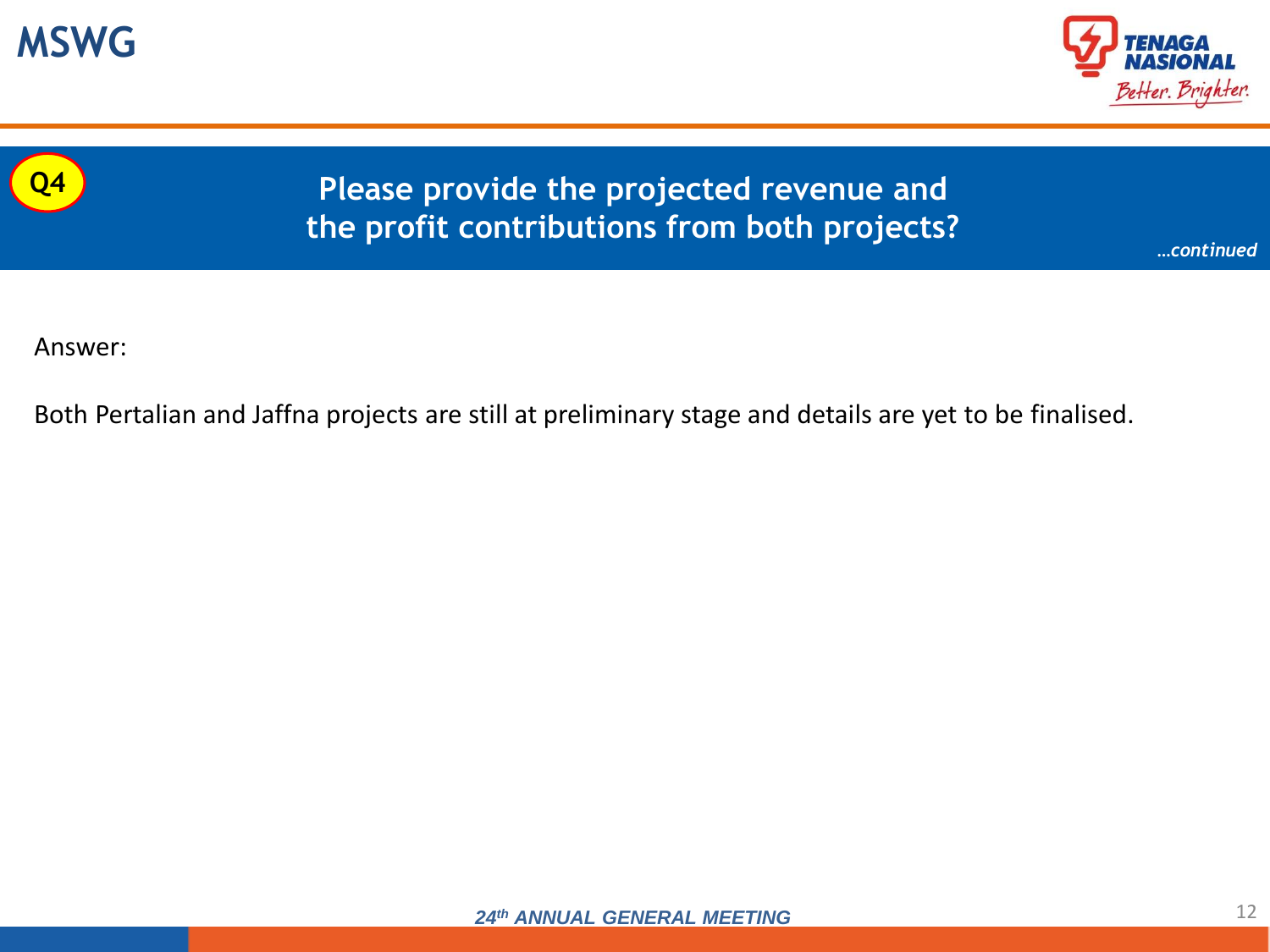## **CORPORATE GOVERNANCE**



24th ANNUAL GENERAL MEETING